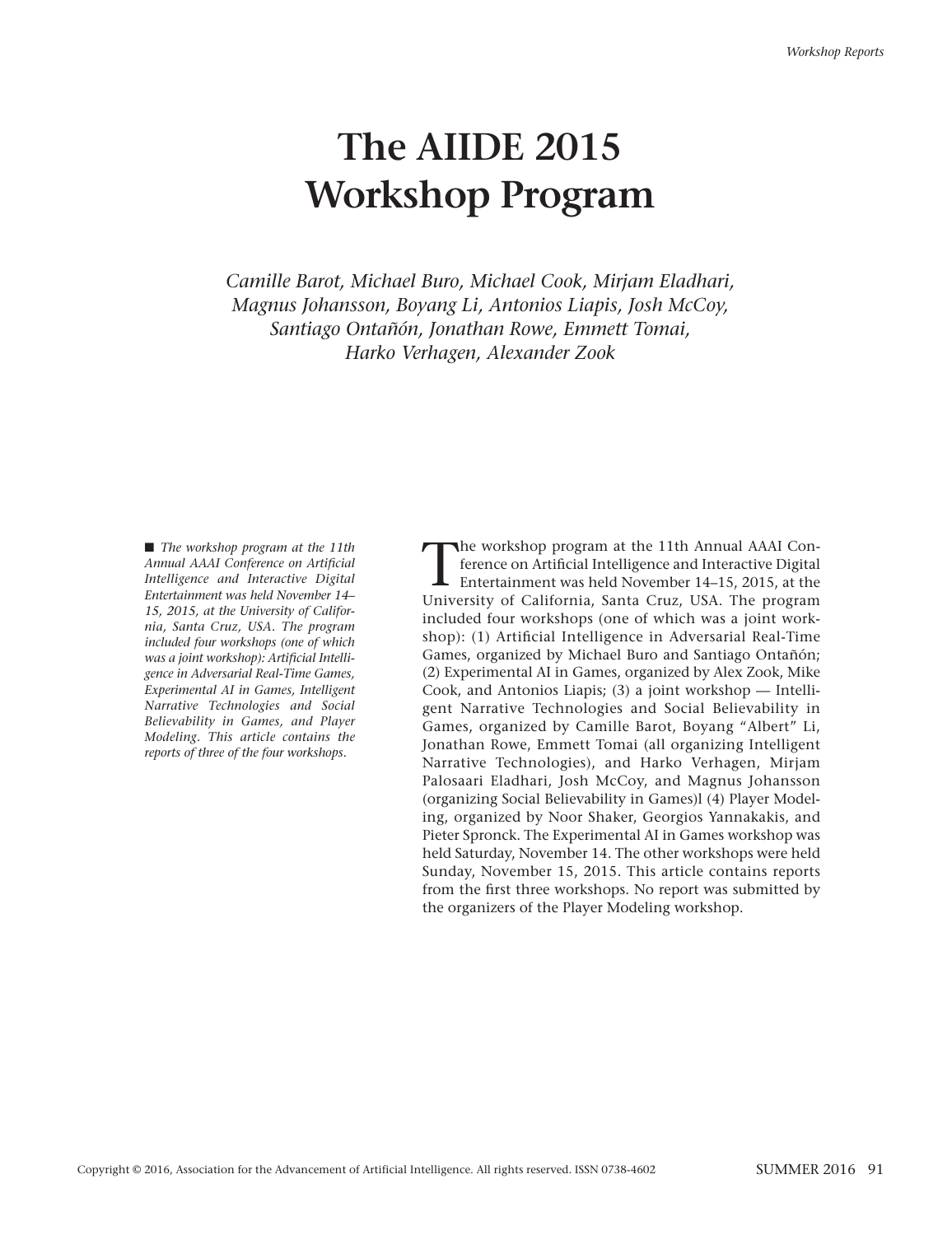### Artificial Intelligence in Adversarial Real-Time Games

Real-time strategy (RTS) games are complex real-time war simulations in which players have to manage economies, build structures and armies, and try win by destroying all opponents' buildings. RTS games are interesting from an AI point of view because their decision complexity, generated by vast maps, large unit numbers, concurrent durative actions, and limited state observability, precludes solutions based on brute-force search and forces us to consider problem decompositions and abstractions. This workshop's goal was to bring researchers together who are interested in pushing the state of the art of RTS game AI systems and to discuss current and future research directions that can get us closer to constructing programs able to defeat the best human RTS game players.

In the AIIDE main conference four years ago several papers on the subject were presented. In addition, a panel discussion on RTS game AI took place, the StarCraft competition was discussed, prizes were awarded, and two exhibition match replays were shown. In order to provide a more focused group to address these topics, the first workshop on RTS game AI was organized at AIIDE 2012, attracted 20 attendees, and featured 9 paper presentations and a discussion that led to fruitful collaboration. In this year's workshop, four papers and this year's AIIDE StarCraft AI competition report were presented. Additionally three productive work groups took place.

This year's papers focused mostly on evaluation methodologies for RTS game AI techniques, and on forward models for RTS games, which are necessary for the deployment of standard game tree search techniques such as alpha-beta search or Monte Carlo tree search. Additionally, one paper focused on a general local-search software library designed to address many sub-problems appearing in RTS game AI.

The first workgroup focused on the problem of abstraction and discussed questions such as how can we design game AI techniques that reason at multiple levels of abstraction, how can communication flow across levels, and how decisions at these different levels should be evaluated.

The second workgroup focused on the definition of benchmark scenarios for StarCraft agents, as a follow-up discussion to one of the presented papers, proposing a unified set of benchmarks to compare StarCraft bots. Workshop attendees designed a large set of scenarios that cover different aspects of the RTS game play. To measure progress in the field and provide a standard way to compare approaches, attendees will prepare these scenarios and share them publicly with the whole community.<sup>1</sup>

Finally, the last workgroup focused on the possibility of defining a *k*-button StarCraft*.* The key idea is that a major roadblock in games like StarCraft is the very large branching factor. If we can define a simplified version that removes this branching factor altogether, we would be able to skip this problem and focus on many other important research problems that are right now impossible to work on because of the branching factor.

This report was written by workshop co-organizers Michael Buro and Santiago Ontañón. The papers of the workshop were published as AAAI Press Technical Report WS-15-01, and papers are available in the AAAI Digital Library. AIIDE StarCraft AI competition results, software, and game video are hosted at starcraftaicompetition.com.

#### Experimental AI in Games

The second Experimental AI in Games (EXAG) workshop brought together both the 2014 Experimental AI in Games and the 2013 AI and Game Aesthetics workshops at AIIDE under a unified banner, with the aim of fostering innovation in how AI is used in and for games. We affectionately described the workshop as a celebration of "half-working things and halfbaked ideas." Games are growing broader and more experimental with each passing year, and academe must match this pace in order to remain ahead of the technological curve.The Experimental AI in Games workshop aims to bridge the two extreme ideals of academic research: unstable, bleeding-edge ideas about the future of games, and useful, practical research embedded into playable experiences. We are interested both in new ideas that have not yet found a place in conference-level research, and in concrete examples of new kinds of game-play experience made possible through academic research. The Experimental AI in Games workshop accepted 12 papers and three tutorials for its two-day workshop, along with numerous playable demonstrations. A summary of some of the workshop's themes is provided in this report. Two papers addressed the new idea of player vision influencing content generation. Jonathan Tremblay and Clark Verbrugge (McGill University) presented work on placing decorative content in game levels based on areas that a player traversing a level would always see, sometimes see, or never see. Meanwhile, Michael Cook (Falmouth University) presented a system that generated level geometry based on predefined areas that should be visible (or not) to the player.

Vital work on analyzing player relationships with their avatar was presented by Dominic Kao and Fox Harrell (MIT) with studies on how player avatars affect performance and engagement in a game. This work was complemented by the work of Chong-U Lim and Fox Harrell (MIT), which investigates how character customization can offer insights into players' implicit perception of themselves and others. Both papers have major future ramifications for game designers of all genres. This year's workshop had a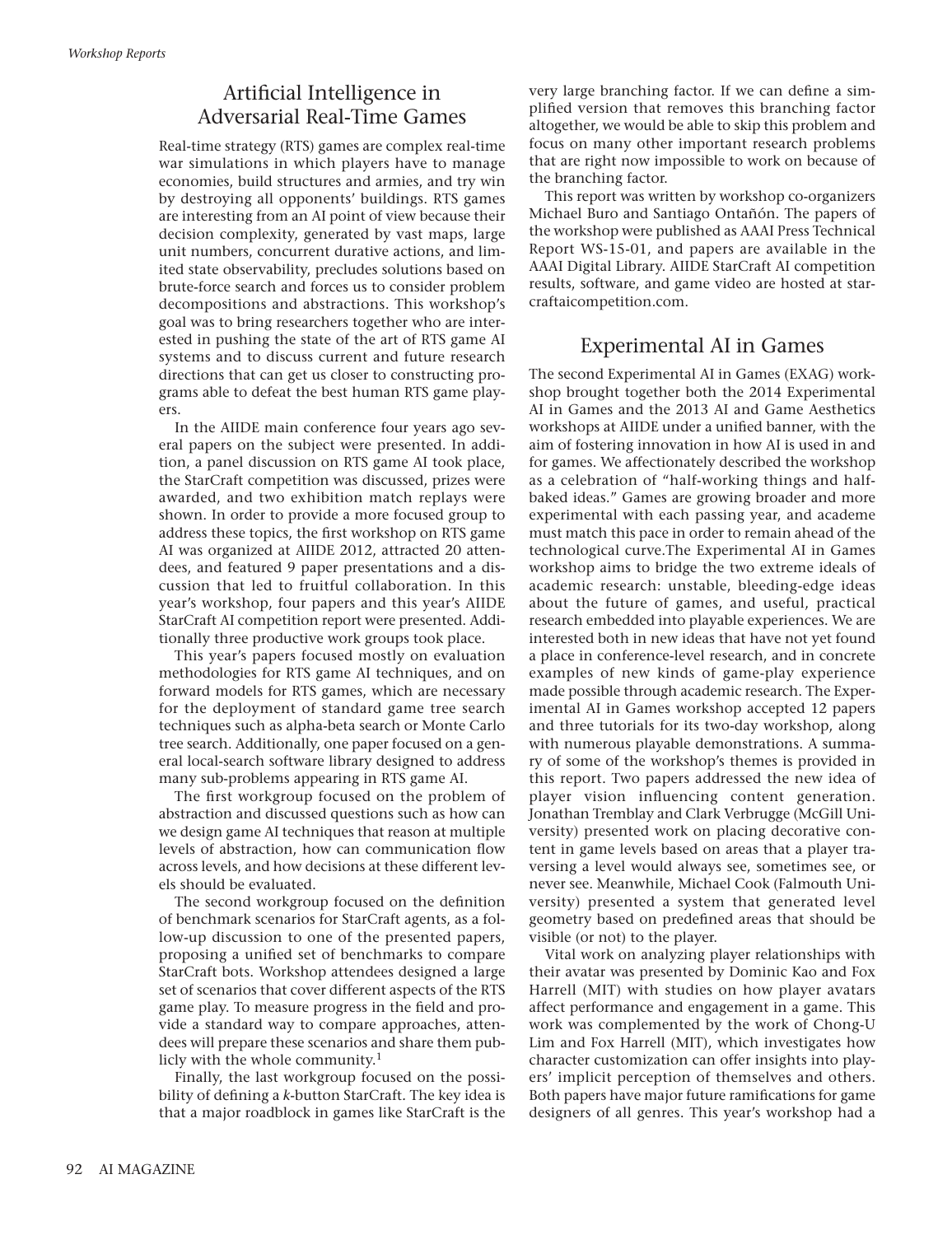strong dedication to producing playable experiences embodying a research idea. James Owen Ryan, Adam Summerville, Michael Mateas, and Noah Wardrip-Fruin (University of California, Santa Cruz) described work on an AI framework modeling knowledge transfer intended to breathe new life into open world games. Martin Cerny (Charles University in Prague) presented Sarah and Sally, a puzzle game where NPC companions are neither too pushy nor too distant. Studies on player reactions to the NPC fostered discussion on how players relate to AI companions.

Multiple papers presented new perspectives on generating game content. Adam Summerville (University of California, Santa Cruz) presented two approaches to using machine learning from existing human designs to generate new content. One used Markov chains guided by Monte Carlo tree search (coauthored with Shweta Philip and Michael Mateas of the University of California, Santa Cruz) for Mario levels, and another used Bayes nets and principal component analysis for Zelda dungeon generation (coauthored with Michael Mateas of University of California, Santa Cruz). Dan Ventura showed work coauthored with Dean Lebaron and Logan Mitchell (Brigham Young University) on a game that invents game rules and levels using a combination of Qlearning and evolution.

We hope to see more blended approaches to procedural content generation in future workshops. Not all submissions fit neatly into a theme, but they still provided stand-out presentations and food for thought. Antonios Liapis (University of Malta) showed how the Sentient Sketchbook had benefited from becoming a live web service, and argued for AI services as a future trend in content generation. Jeremy Gow and Joseph Corneli (Goldsmiths University) presented a technique for blending two game designs, including an impressive demonstration of Frogger-Meets-Zelda Frolda. Finally, Ian Horswill (Northwestern University) spoke passionately about a mixed-initiative tool to generate scenarios in the improv role-playing game Fiasco.

The workshop also hosted tutorials, demonstration sessions, some game development sessions in the evening, and some thought-provoking boardgame sessions. The workshop has gone from strength to strength over the past few years and we look forward to the future.

This report was written by workshop organizers and cochairs Alexander Zook, Antonios Liapis, and Michael Cook; the papers of the workshop were published as AAAI Press Technical Report WS-15-21, and are available in the AAAI Digital Library.

#### Intelligent Narrative Technologies and Social Believability in Games

Narrative is a critical element of human communication and cognition. It is one of the fundamental frameworks by which people view the world and comprehend their experiences. As computing increasingly pervades our lives, through social interaction, education, and entertainment, the need for computational models to organize, create, mediate, and understand stories has grown likewise.

The goal of the Intelligent Narrative Technologies workshop was to bring together a diverse community of computer scientists, narratologists, psychologists, artists, and game industry practitioners to discuss the generation, analysis, and understanding of interactive and noninteractive stories. The origin of the workshop can be traced back to AAAI symposia in 1997 and 1999. In 2010, it became an annual workshop. After successfully colocating with the Electronic Literature Organization Conference last year, 2015 marks the return of the Intelligent Narrative Technologies workshop to the AIIDE conference.

Social believability in game characters is concerned with the interplay between intelligent behavior that is task related, the emotions that may be attached to events in a game world, and the social positioning and interaction of deliberating entities. Although AI has been part of creating "worthy" opponents in games, the social aspect of intelligent behavior has been relatively neglected. The Social Believability in Games workshop aims to address this by putting forward models, theories, and demonstrations of work in the integration of those three aspects of intelligent behavior.

The meeting was a two-day event, including one invited speaker, 4 long presentations, 10 short presentations, and four posters. Thirty-six registered participants attended the meeting.

The workshop opened with an invited talk by Iolanda Leite from Disney Research. Leite discussed her research on human-robot interaction (HRI), with an emphasis on studying how to maintain children's interest in long-term interactions with robots and how children interact with robots in interactive storytelling scenarios. She concluded by pointing out potential synergies, and collaboration opportunities, between the human-robot interaction and intelligent narrative technologies workshop communities.

Paper presentations in this year's meeting covered a broad range of topics. Work on virtual characters that act according to social norms, select their actions aesthetically, engage in conversations, and tell conversational stories received considerable attention. A second major theme was the generation of story structure, story discourse, and story text. Several papers exemplified the interdisciplinary nature of the workshop, exploring psychological theories of emotion, notions of ambient narrative from the humanities, culturally believable virtual characters and their intersection with artificial intelligence.

To foster cross-pollination of ideas and encourage divergent thinking, the workshop's final session focused on an hour-long discussion of grand chal-